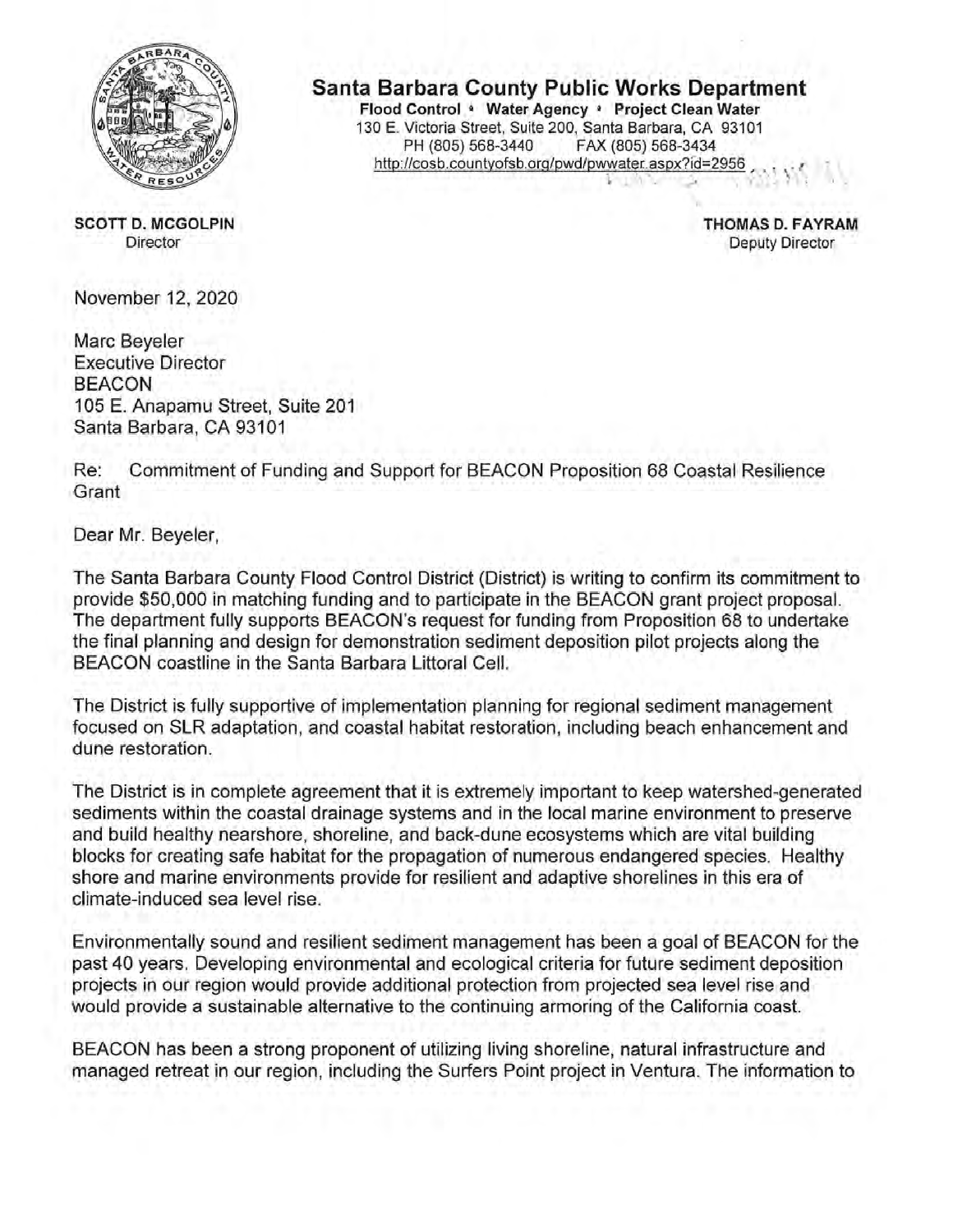be gained from the proposed research and design in BEACON's Prop 68 proposal will advance<br>sustainable and resilient coastal planning in the Santa Barbara-Ventura coastal region.

Sincerely,

Maurien Spencer Maureen Spencer

**Environmental Manager**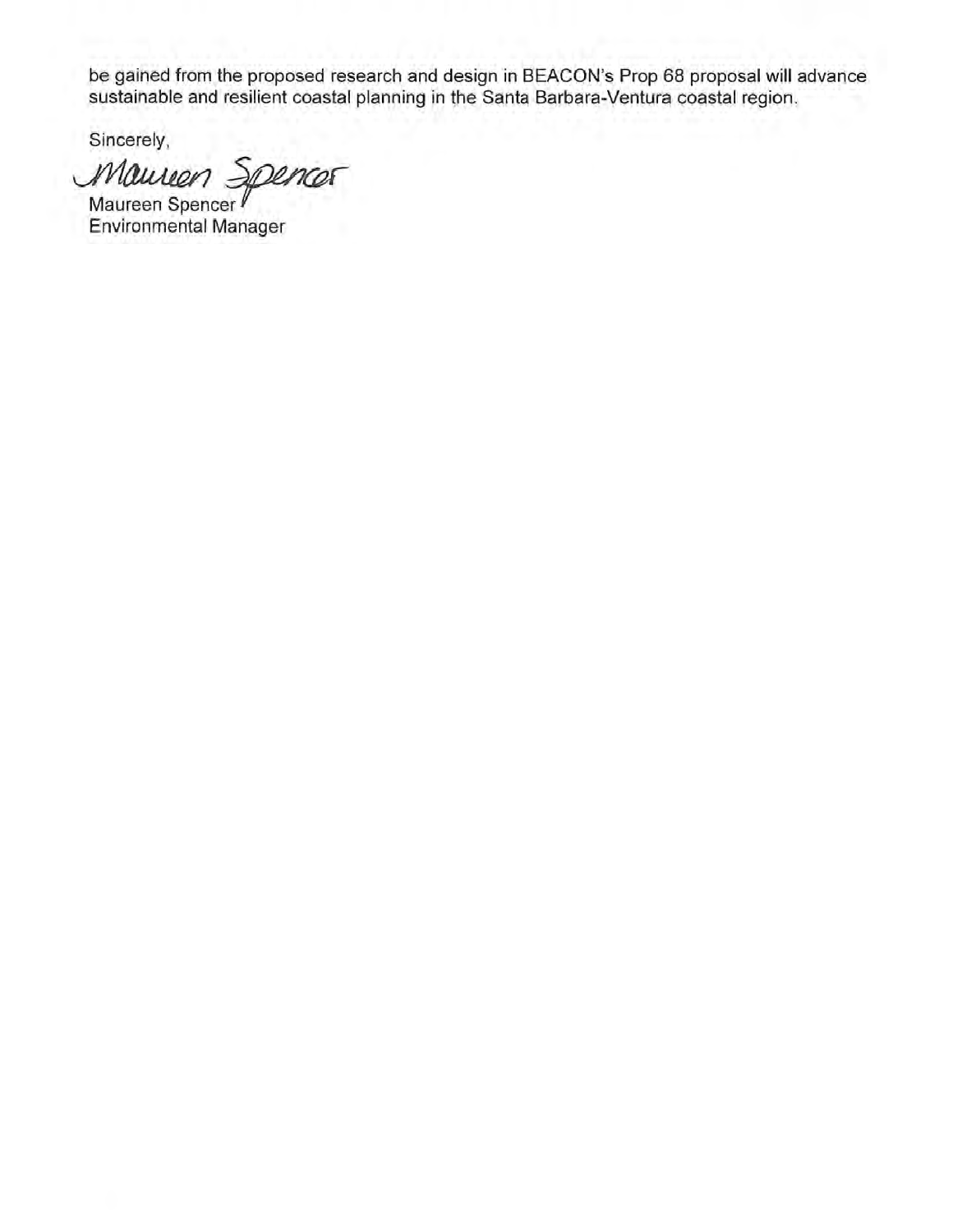

# **Mr. Marc Beyeler**

*Executive Director*  Beach Erosion Authority for Clean Oceans and Nourishment (BEACON) 105 East Anapamu, Suite 201 Santa Barbara, CA 93101

November 10, 2020

# **RE: Proposition 68: Coastal Resilience Grant Program Proposal**

Dear Mr. Beyeler:

As sea levels rise, it is important for coastal communities to understand and evaluate their options to develop resilience. Sediments are a critical part of coastal resilience, and proper use and management of sediment resources will reduce impacts of coastal flooding and shoreline erosion.

Therefore, I am writing in support of BEACON's proposal to OPC's California Resilience Grant program. This work will address climate change impacts experienced along California's coasts by investigating novel sediment solutions to coastal erosion. The proposed study will fill critical information gaps in sediment transport and fate and will assist in future management decisions and strategies along California's coastline.

The USGS is looking forward to collaborating with BEACON and other project partners to share data, conduct studies, and assist with implementing this project, if it is funded. To support this effort, the USGS will be contributing salary time of staff scientists equivalent to \$24,000. The USGS also brings decades of experience in conducting and synthesizing similar sediment resource studies that have been instrumental to the management of California's coastal resources.

Sincerely,

Jonathan A. Warrick, Ph.D. *Research Geologist*  jwarrick@usgs.gov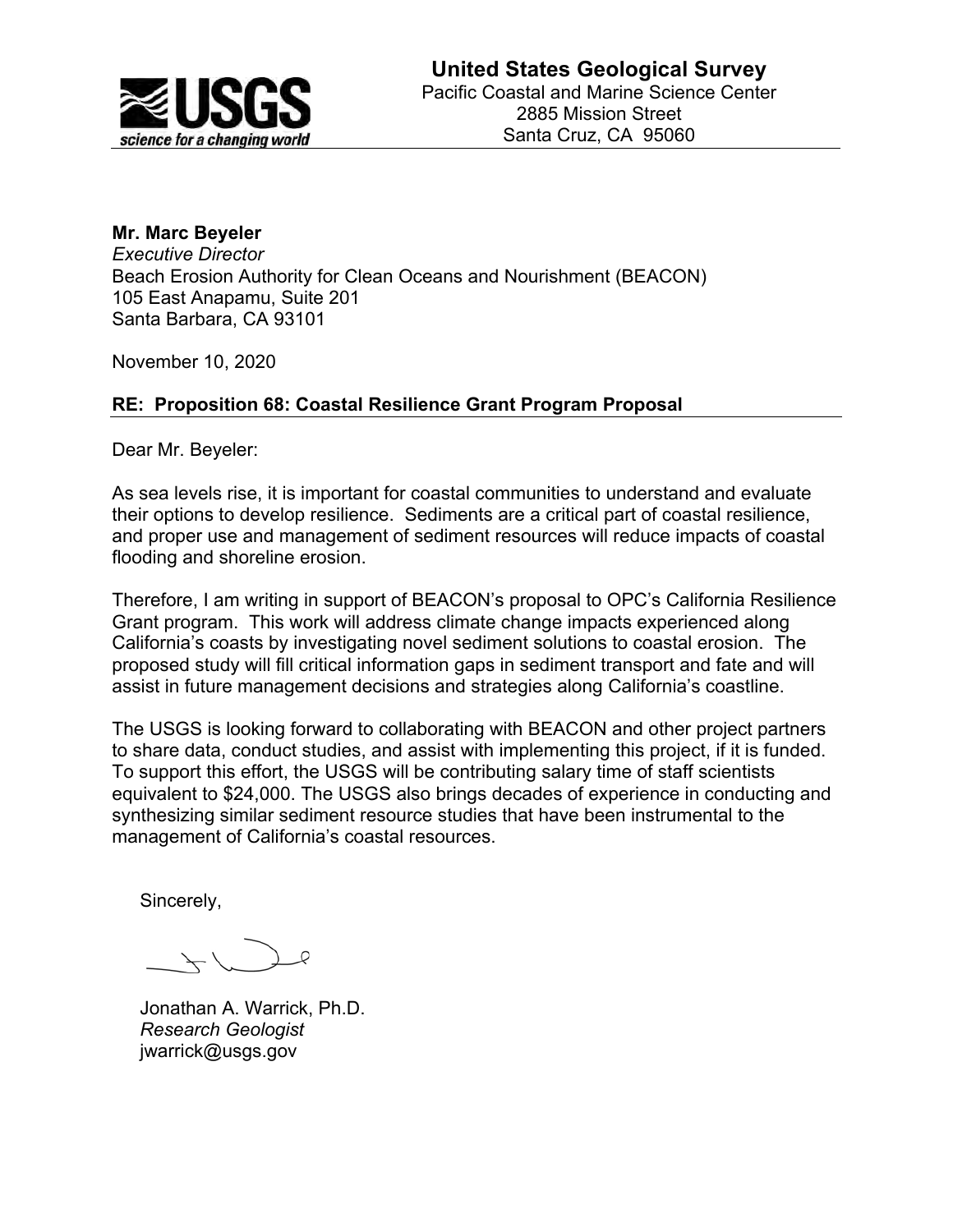

November 12, 2020

# **Subject:** *Letter of Support for the BEACON's proposal for Ocean Protection Council's Proposition 68 Grant Solicitation*

Dear Mr. Beyeler:

The Tijuana River National Estuarine Research Reserve (TRNERR) conducts and facilitates scienceto-management in partnership with state and federal agencies, local governments, and non-profit organizations. Of primary interest is exploring opportunities for advancing nature-based solutions to sea level rise and other climate impacts on critical remaining wetland and coastal habitats in the Southern California Bight. Advancing our understanding of climate change impacts and identifying adaptation pathways in this region that include more coordinated and beneficial sediment management is paramount to our mission.

Therefore, I am writing in support of BEACON's proposal to OPC's California Resilience Grant program. This work will address climate change impacts experienced along California's coasts by investigating novel sediment solutions to coastal erosion. The proposed study will fill critical information gaps in sediment transport and fate and will assist in future management decisions and strategies along California's coastline.

TRNERR is eager to programmatically support BEACON and other project partners through its Coastal Training Program, which is in place to explore opportunities for collaborative science, convene coastal decision-makers, and develop and deliver science-based training and technical assistance to meet coastal management needs. Additionally, we believe lessons from this work can be transferred to other regions in the State to catalyze more dialogue about and implementation of resilient practices in the area of sediment management as a natural and nature-based solution.

Please feel free to contact me with any questions.

Sincerely,

foodrich

Kristen Goodrich, Ph.D. Coastal Training Program Coordinator email: kgoodrich@trnerr.org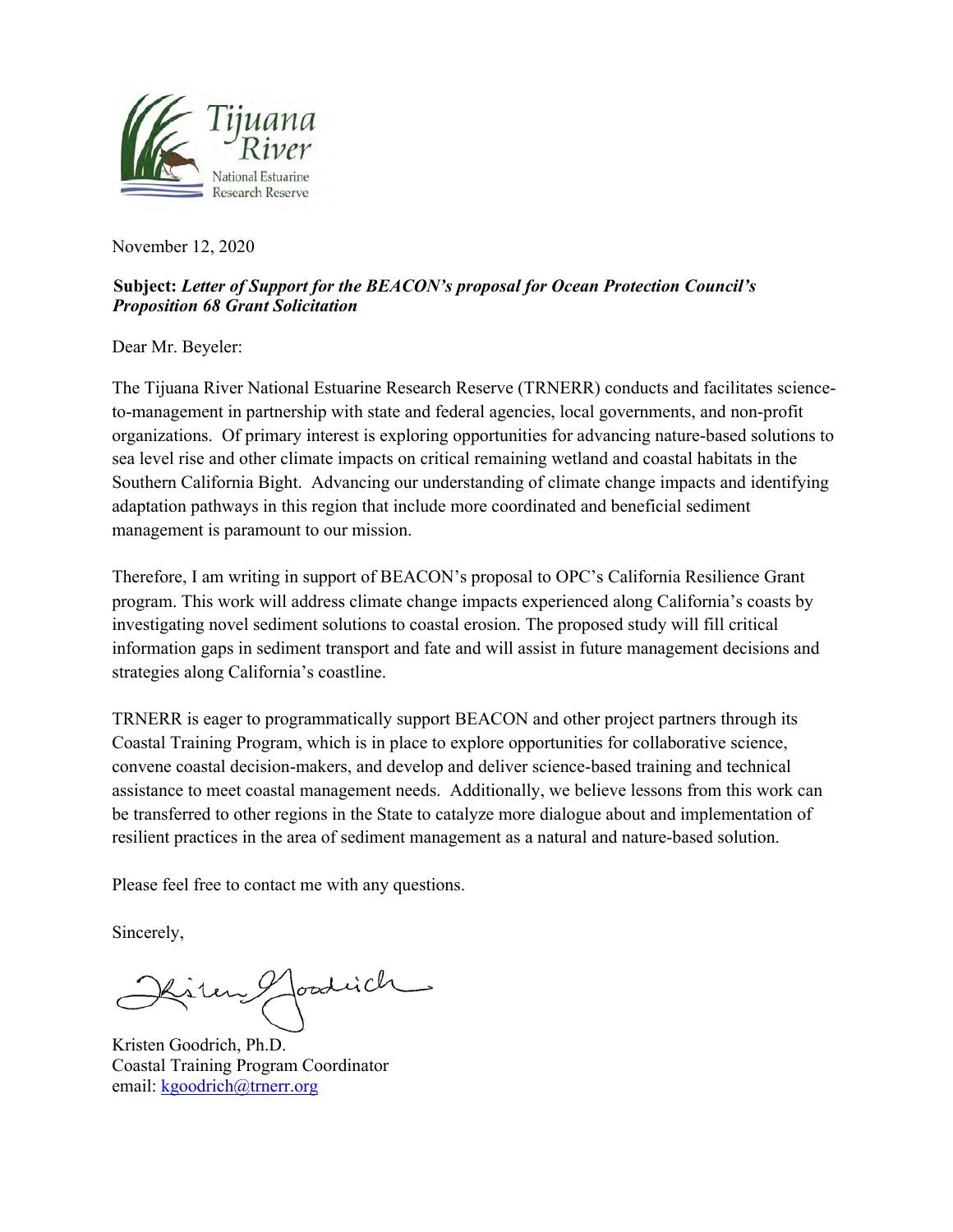### UNIVERSITY OF CALIFORNIA, SAN DIEGO CALIFORNIA SEA GRANT



© 9500 Gilman Drive, MC 0232, La Jolla, CA 92093-0232 2 858.534.4440 © caseagrant.ucsd.edu

Justine Kimball Senior Climate Change Program Manager Ocean Protection Council, California Natural Resources Agency 1416 Ninth Street, Suite 1311 Sacramento, CA 95814

10 November 2020

### **Re: Commitment Letter for BEACON Proposal to OPC Prop 68 Coastal Resilience RFP**

California Sea Grant enthusiastically supports Beach Erosion Authority for Clean Oceans and Nourishment's (BEACON) proposal, Regional Sediment Management SLR Adaptation Pilot Program. This proposal is submitted in partnership with BEACON and its member agencies along with the U.S. Geological Survey (USGS), UC Santa Barbara Faculty, Santa Barbara County Flood Control District, the Tijuana River National Estuarine Research Reserve, and California Sea Grant.

This project hopes to develop a regional framework to solve a long-standing issue of interrupted sediment not reaching its natural pathway to coastal areas. To achieve this the components of the project are to develop better modeling for fine sized sediment, identify key characteristics of existing sediment in debris basins, understand beach ecological concerns of various placement protocols, and inform the design of two pilot projects. Moreover, the project aims to develop a collaborative understanding for the entities with extra sediment material, concerns over biological and water quality impacts, and a strong need to manage our coastal areas in the face of sea level rise and coastal hazards. As many watersheds and natural pathways for sediment transport have been altered by human use, this collaborative understanding is needed now more than ever.

California Sea Grant has a strong track record in the Santa Barbara region through a community/citizen science effort to document shoreline change. Community Alliance for Surveying the Topography of Sandy Beaches (CoAST SB) has leveraged community and student interest to monitor beach profiles. Additionally, California Sea Grant co-developed a comprehensive assessment of beach ecosystem impacts from sea level rise and coastal erosion, Coastal Ecosystem Vulnerability Assessment (CEVA), which has allowed for key insights into the cascading effects of sea level rise in Santa Barbara. California Sea Grant is excited about this proposal and is committed to developing and implementing the training and workshop components of the project. This effort seeks to coordinate the varies entities involved to better reconnect the watershed to its natural function. Going forward we will need to utilize the available sediment resources and ensure the permitting process is achieving the spirit of their respective underlying regulations, having minimal environmental impact, while striving for coastal resilience.

Sincerely,

Nick Gadropown

Nick Sadrpour *Program Coordinator* California Sea Grant nsadrpour@ucsd.edu

Cc: Marc Beyeler, Executive Director, BEACON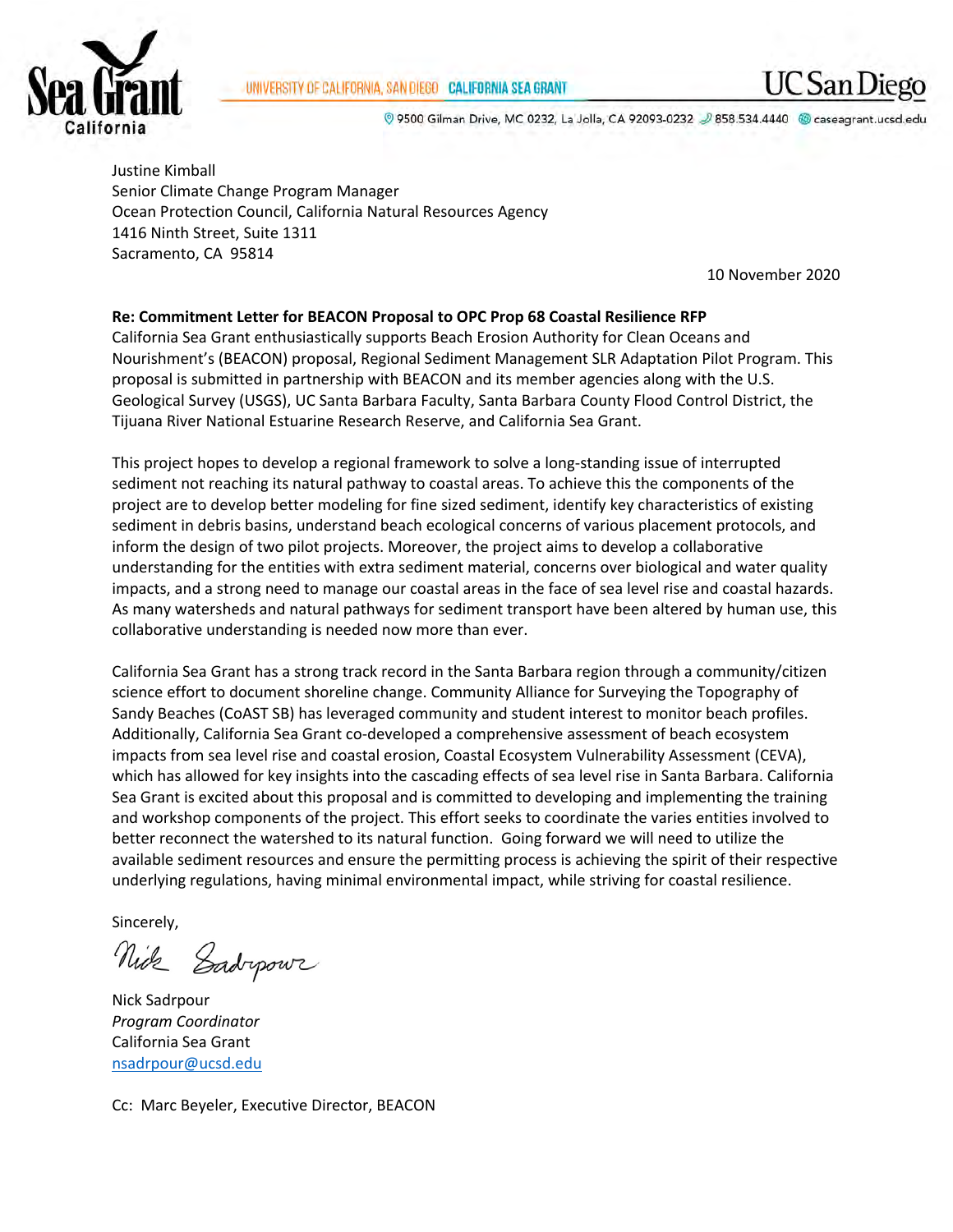### November 12, 2020

Marc Beyeler Executive Director **BEACON** 105 E. Anapamu Street, Suite 201 Santa Barbara, CA 93101

### Re: Support for BEACON Proposition 68 Coastal Resilience Grant

Dear Mr. Beyeler,

I am writing this letter in support of BEACON's request for funding from Proposition 68 to undertake planning and design for demonstration sediment deposition pilot projects along the BEACON coastline in the Santa Barbara Littoral Cell. Should BEACON be successful in securing grant funding UCSB research staff are committed to be part of the project by contributing to the development of an conceptual framework that can be applied for better understanding the ecological impacts of sediment management activities on sandy beach ecosystems in the study region. Applying our expertise in coastal ecosystems to develop a synthetic conceptual framework focused on ecological impacts to beaches to better guide regional sediment management activities will be an important step toward the development of best practices and promoting sustainable and robust coastal resource protection.

Healthy shore and nearshore marine environments can provide for resilient and adaptive coastlines in this era of climate-induced sea level rise. Learning how to improve the delivery of watershed-generated sediments from the riparian systems to the coast in a way that can both preserve and build healthy nearshore, shoreline, and dune ecosystems is the overarching goal of the UCSB component of the larger project.

Sincerely,

Jenifer Dugan, Research Biologist Marine Science Institute, University of California, Santa Barbara